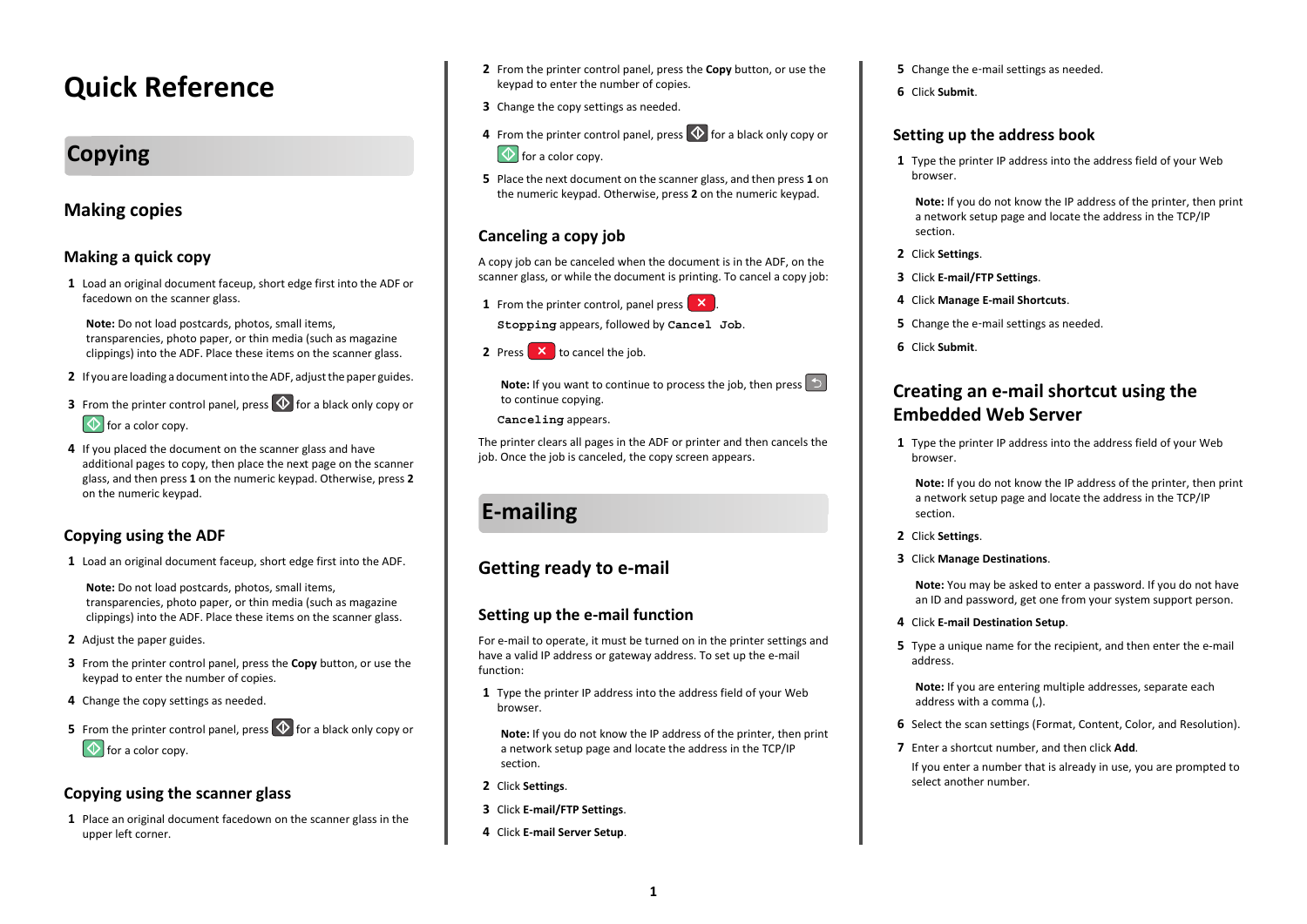## **Canceling an e-mail**

An e‑mail can be canceled when the document is in the ADF or on thescanner glass. To cancel an e-mail:

**1** From the printer control panel, press  $\mathbf{X}$ .

**Stopping** appears, and then **Cancel Job** appears.



**Note:** If you want to continue to process the iob, press **the inter**continue scanning the e‑mail.

#### **Canceling** appears.

The printer clears all pages in the ADF and then cancels the job. Once the job is canceled, the copy screen appears.

## **Faxing**

### **Sending a fax**

#### **Sending a fax using the printer control panel**

**1** Load an original document faceup, short edge first into the ADF or facedown on the scanner glass.

**Note:** Do not load postcards, photos, small items, transparencies, photo paper, or thin media (such as magazine clippings) into the ADF. Place these items on the scanner glass.

- **2** If you are loading a document into the ADF, then adjust the paper guides.
- **3** From the printer control panel, press the **Fax** button.

**To:** appears on the first line, and the time and date appear on the second line.

**4** Enter the fax number, and then press  $\sqrt{ }$  .

#### **Notes:**

- **•** To place a dial pause within a fax number, press the **Redial/Pause** button. The dial pause appears as a comma on the Fax to: line. Use this feature if you need to dial an outside line first.
- Press  $\Box$  to move the cursor to the left and delete a number.
- To use a fax shortcut, press  $\lfloor \blacksquare \rfloor$ , and then press the arrow buttons until the fax shortcut you want appears. Then, press  $\overline{\mathcal{A}}$
- **5** Press **1** to enter another fax number, or press **2** to end fax number entry.



#### **Sending a fax using the computer**

The printer driver fax option lets you send a print job to the printer, which sends the job as a fax. The fax option works as a normal fax machine, but is controlled through the printer driver instead of the printer control panel.

- **1** With a document open, click **File** <sup>&</sup>gt;**Print**.
- **2** Select the printer, and then click **Properties**, **Preferences**, **Options**, or **Setup**.
- **3** Navigate to:

#### **Fax** tab > **Enable fax**

**4** Enter the recipient fax number or numbers in the "Fax number(s)" field.

**Note:** Fax numbers can be entered manually or by using the Phone Book feature

- **5** If necessary, enter a prefix in the "Dialing prefix" field.
- **6** Select the appropriate paper size and page orientation.
- **7** If you want to include a cover page with the fax, then select **Include cover page with fax**, and then enter the appropriate information.

#### **8** Click **OK**.

#### **Notes:**

- **•** The Fax option is available for use only with the PostScript driver or the Universal Fax Driver. For information on installing these drivers, see the *Software and Documentation* CD.
- **•** The Fax option must be configured and enabled in the PostScript driver under the Configuration tab before it can be used.
- **•** If the **Always display settings prior to faxing** check box is selected, then you are prompted to verify the recipient information before the fax is sent. If this check box is cleared, then the queued document is sent automatically as a fax when you click **OK** on the Fax tab.

### **Creating shortcuts**

#### **Creating a fax destination shortcut using the Embedded Web Server**

Instead of entering the entire phone number of a fax recipient on the printer control panel each time you want to send a fax, you can create a permanent fax destination and assign a shortcut number. You can create a shortcut to a single fax number or a group of fax numbers.

**1** Type the printer IP address into the address field of your Web browser.

**Note:** If you do not know the IP address of the printer, then print a network setup page and locate the address in the TCP/IP section.

- **2** Click **Settings**.
- **3** Click **Manage Destinations**.

**Note:** A password may be required. If you do not have an ID and password, get one from your system support person.

- **4** Click **Fax Shortcut Setup**.
- **5** Type a unique name for the shortcut, and then enter the fax number.

To create a multiple‑number shortcut, enter the fax numbers for the group.

**Note:** Separate each fax number in the group with a semicolon  $(:).$ 

**6** Assign a shortcut number.

If you enter a number that is already in use, you are prompted to select another number.

**7** Click **Add**.

#### **Creating a fax destination shortcut using the printer control panel**

**1** Load an original document faceup, short edge first into the ADF or facedown on the scanner glass.

**Note:** Do not load postcards, photos, small items, transparencies, photo paper, or thin media (such as magazine clippings) into the ADF. Place these items on the scanner glass.

- **2** If you are loading a document into the ADF, then adjust the paper guides.
- **3** From the printer control panel, press the **Fax** button.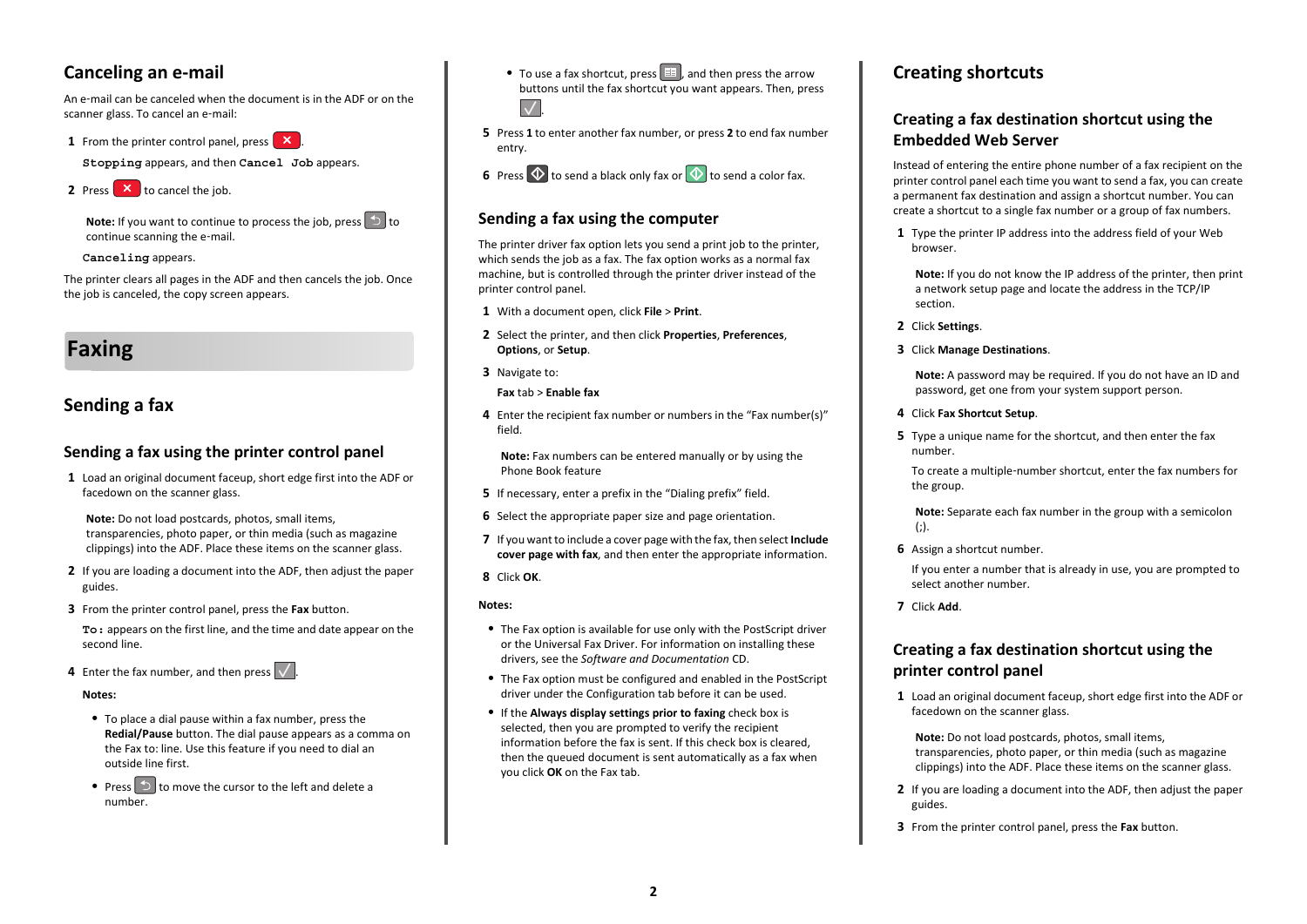**To:** appears on the first line, and the time and date appear on the second line.

**4** Press  $\boxed{11}$ .

**Address Book Search** appears.

- **5** Press the arrow buttons until **Add** appears, and then press  $\vert \vee \vert$ .
- **6** Press the arrow buttons until **Enter Fax Number** appears, and then press  $\sqrt{\phantom{a}}$
- **7** Enter the fax number, and then press  $\vert \vee \vert$ .
- **8** Press **1** to enter another fax number, or press **2** to end fax number entry.
- **9** After selecting **2=NO**, **Enter Name** appears.
- **a** Press the button on the keypad that corresponds with the letter you want. The first time you press the button, the number for that button appears. When you press the button again, one of the letters assigned to that button appears.
- **b** Press the right arrow button to move to the next space, or wait a few seconds and the cursor will move to the next space.
- **c** Once the fax name is entered, press  $\sqrt{ }$ . **Save as Shortcut** appears.
- **d** Enter the shortcut number, and then press  $\sqrt{\phantom{a}}$ .

## **Canceling an outgoing fax**

A fax can be canceled when the document is in the ADF or on thescanner glass. To cancel a fax:

**1** From the printer control panel, press  $\mathbf{X}$ .

**Stopping** appears, and then **Cancel Job** appears.

**2** Press  $\mathbf{X}$  to cancel the job.

**Note:** If you want to continue to process the job, press  $\Box$  to resume scanning the fax.

**Canceling** appears.

The printer clears all pages in the ADF and then cancels the job.

## **Scanning to an FTP address**

## **Scanning to an FTP address**

#### **Scanning to an FTP address using the keypad**

**1** Load an original document faceup, short edge first into the ADF or facedown on the scanner glass.

**Note:** Do not load postcards, photos, small items, transparencies, photo paper, or thin media (such as magazine clippings) into the ADF. Place these items on the scanner glass.

- **2** If you are loading a document into the ADF, then adjust the paper guides.
- **3** From the printer control panel, press the **Scan/Email** button.
- **4** Press the arrow buttons until FTP appears, and then press  $\vert \vee \vert$ .
- **5** Type the FTP address.

**6** Press  $\heartsuit$  to send a black-only copy or  $\heartsuit$  to send a color copy.

#### **Scanning to an FTP address using a shortcut number**

**1** Load an original document faceup, short edge first into the ADF or facedown on the scanner glass.

**Note:** Do not load postcards, photos, small items, transparencies, photo paper, or thin media (such as magazine clippings) into the ADF. Place these items on the scanner glass.

- **2** If you are loading a document into the ADF, then adjust the paper guides.
- **3** From the printer control panel, press the **Scan/Email** button.
- **4** Press the arrow buttons until FTP appears, and then press  $\vert \vee \vert$ .
- **5** Press  $\left( \begin{array}{cc} \# & \end{array} \right)$  and then enter the recipient's shortcut number.
- **6** Press **1** to enter another shortcut or press **2** to end the shortcut entry.

After you press **2**, **Press Start To Begin** appears.

**7** Press  $\mathbb{Q}$  to send a black-only copy or  $\mathbb{Q}$  to send a color copy.

## **Creating an FTP shortcut using the Embedded Web Server**

**1** Type the printer IP address into the address field of your Web browser.

**Note:** If you do not know the IP address of the printer, then print a network setup page and locate the IP address in the TCP/IP section.

- **2** Click **Settings**.
- **3** Under Other Settings, click **Manage Destinations**.

**Note:** A password may be required. If you do not have an ID and password, then contact your system support person.

- **4** Click **FTP Shortcut Setup**.
- **5** Select the scan settings (Format, Content, Color, and Resolution).
- **6** Enter a shortcut number, and then click **Add**.

If you enter a number that is already in use, you are prompted to select another number.

# **Scanning to a computer or flash drive**

### **Scanning to a computer**

**1** Type the printer IP address into the address field of your Web browser.

**Note:** If you do not know the IP address of the printer, then print a network setup page and locate the address in the TCP/IP section.

- **2** Click **Scan Profile**.
- **3** Click **Create Scan Profile**.
- **4** Select your scan settings, and then click **Next**.
- **5** Select a location on your computer where you want to save the scanned output file.
- **6** Enter a profile name.

The profile name is also the user name, it is the name that appears in the Scan Profile list on the display.

- **7** Click **Submit**.
- **8** Scan your document.